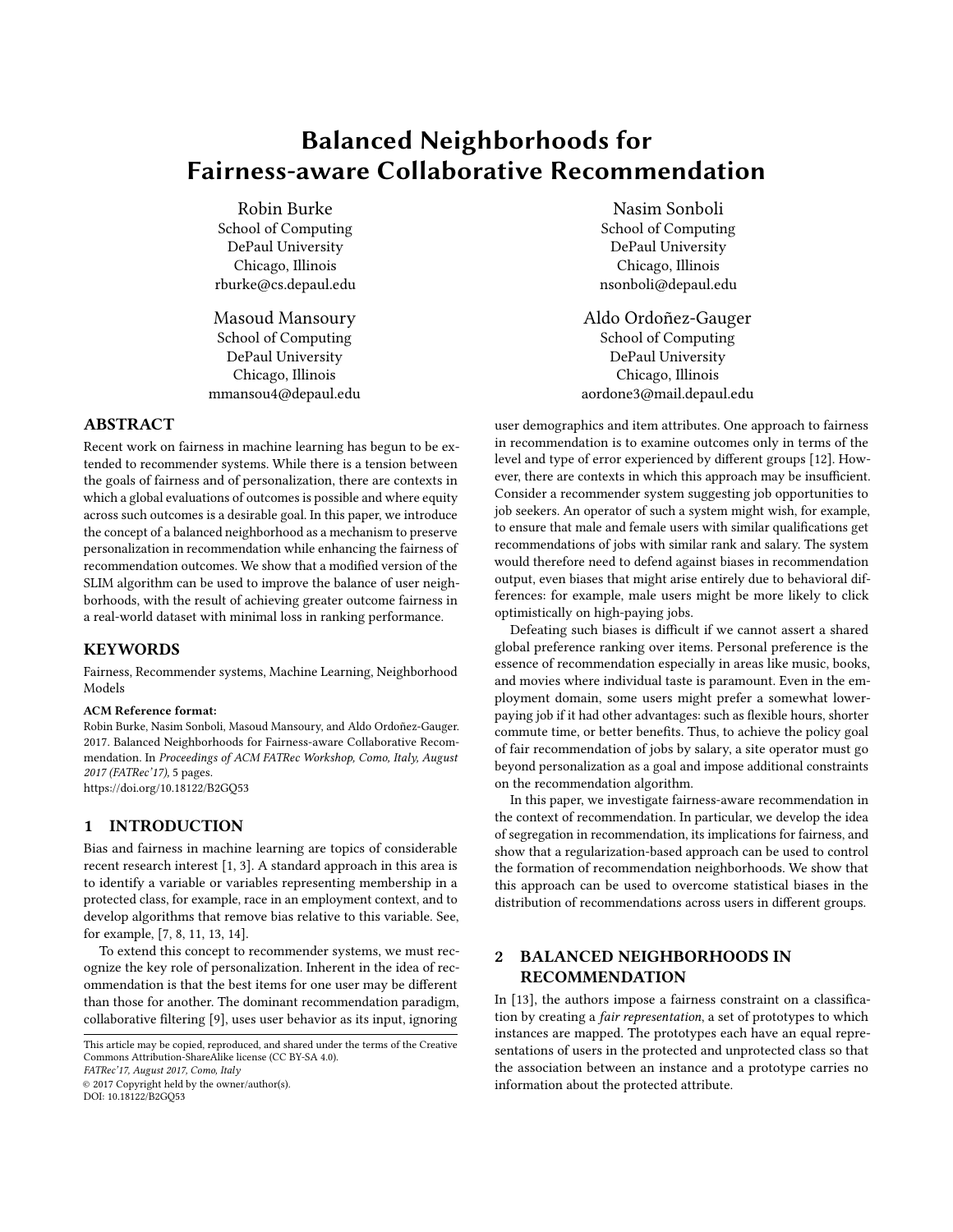As noted above, the requirement for personalization in recommendation means that we have as many classification tasks as we have users. A direct application of the fair prototype idea would aggregate many users together and produce the same recommendations for all, greatly reducing the level of personalization and the recommendation accuracy. This idea must be adapted to apply to recommendation.

One of the fundamental ideas of collaborative recommendation is that of the peer user, a neighbor whose patterns of interest match those of the target user and whose ratings can be extrapolated to make recommendations for the target user. One place where bias may creep into collaborative recommendation may be through the formation of peer neighborhoods.

Consider the situation in Figure [1.](#page-1-0) The target user here is the solid square, a member of the protected class. The top of the figure shows a neighborhood for this user in which recommendation will be generated only from other square users, that is, other protected individuals. We can think of this as a kind of segregation of the recommendation space. If the peer neighborhoods have this kind of structure relative to the protected class, then this group of users will only get recommendations based on the behavior and experiences of users in their own group. For example, in the job recommendation example above, women would only get recommendations of jobs that have interested other women applicants, potentially leading to very different recommendation experiences across genders.

<span id="page-1-0"></span>

Figure 1: Unbalanced (top) and balanced (bottom) neighborhoods

To counter this type of bias, we introduce the notion of a balanced neighborhood. A balanced neighborhood is one in which recommendations for all users are generated from neighborhoods that are balanced with respect to the protected and unprotected classes. This is shown in the bottom half of Figure [1.](#page-1-0) The target has an equal number of peers inside and outside of the protected class. In the case of job recommendation discussed above, this would mean that female job seekers get recommendations from some female and some male peers.

There are a variety of ways that balanced neighborhoods might be formed. The simplest way would be to create neighborhoods for each user that balance accuracy against group membership. This could be highly computationally inefficient as it would require solving a separate optimization problem for each user. In this research, we explore an extension of the well-known Sparse Linear Method (SLIM), which has been proved very effective in recommendation ranking with implicit data. This extension uses regularization to control the way different neighbors are weighted, with the goal of achieving balance between protected and non-protected neighbors for each user.

#### 3 SLIM

The Sparse Linear Method for recommendation was introduced in [\[10\]](#page-4-10). It is a generalization of item-based k-nearest neighbor in which all items are used and weights for these items are learned through optimization to minimize a regularized loss function. Although this is not proposed in the original SLIM paper, it is possible to create a user-based version of SLIM (labeled SLIM-U in [\[15\]](#page-4-11)), which generalizes the user-based algorithm in the same way.

Assume that there are  $M$  users (a set  $U$ ),  $N$  items (a set  $I$ ), and let us denote the associated 2-dimensional rating matrix by R. SLIM is designed for item ranking and therefore  $R$  is typically binary. We will relax that requirement in this work, We use  $u_i$  to denote user i and  $t_i$  to denote the item j. An entry,  $r_{ij}$ , in matrix R represents the rating of  $u_i$  on  $t_j$ .<br>SIM-II predicts the

SLIM-U predicts the ranking score  $\hat{s}$  for a given user, item pair  $< u_i, t_j >$  as a weighted sum:

$$
\hat{s}_{ij} = \sum_{k \in U} w_{ik} r_{kj},
$$
\n<sup>(1)</sup>

where  $w_{ii} = 0$  and  $w_{ik} \geq 0$ .

Alternatively, this can be expressed as a matrix operation yielding the entire prediction matrix  $\hat{S}$ :

$$
\hat{S} = WR,\tag{2}
$$

where  $W$  is an  $MxM$  matrix of user-user weights. For efficiency, it is very important that this matrix be sparse. is very important that this matrix be sparse.

The optimal weights for SLIM-U can be derived by solving the following minimization problem:

$$
\min_{W} \frac{1}{2} ||R - WR||^{2} + \lambda_{1} ||W||^{1} + \frac{\lambda_{2}}{2} ||W||^{2},
$$
 (3)

subject to  $W > 0$  and  $diag(W) = 0$ .

The  $||W||^2$  term represents the  $\ell_2$  norm of the W matrix and  $Z||1$  represents the  $\ell_1$  norm. These reqularization terms are present  $\|W\|^1$  represents the  $\ell_1$  norm. These regularization terms are present<br>to constrain the optimization to prefer sparse sets of weights. Typito constrain the optimization to prefer sparse sets of weights. Typically, coordinate descent is used for optimization. Refer to [\[10\]](#page-4-10) for additional details.

## 3.1 Neighborhood Balance

Recall that our aim in fair recommendation to eliminate segregated recommendation neighborhoods where protected class users only receive recommendations from other users in the same class. Such neighborhoods would tend to magnify any biases present in the system: if users in the protected class only are recommended certain items, then they will be more likely to click on those items and thus increase the likelihood that the collaborative system will make these items the ones that others in the protected group see.

To reduce the probability that such neighborhoods will form, we use the SLIM-U formalization of the recommendation problem, but we add another regularization term to the loss function, which we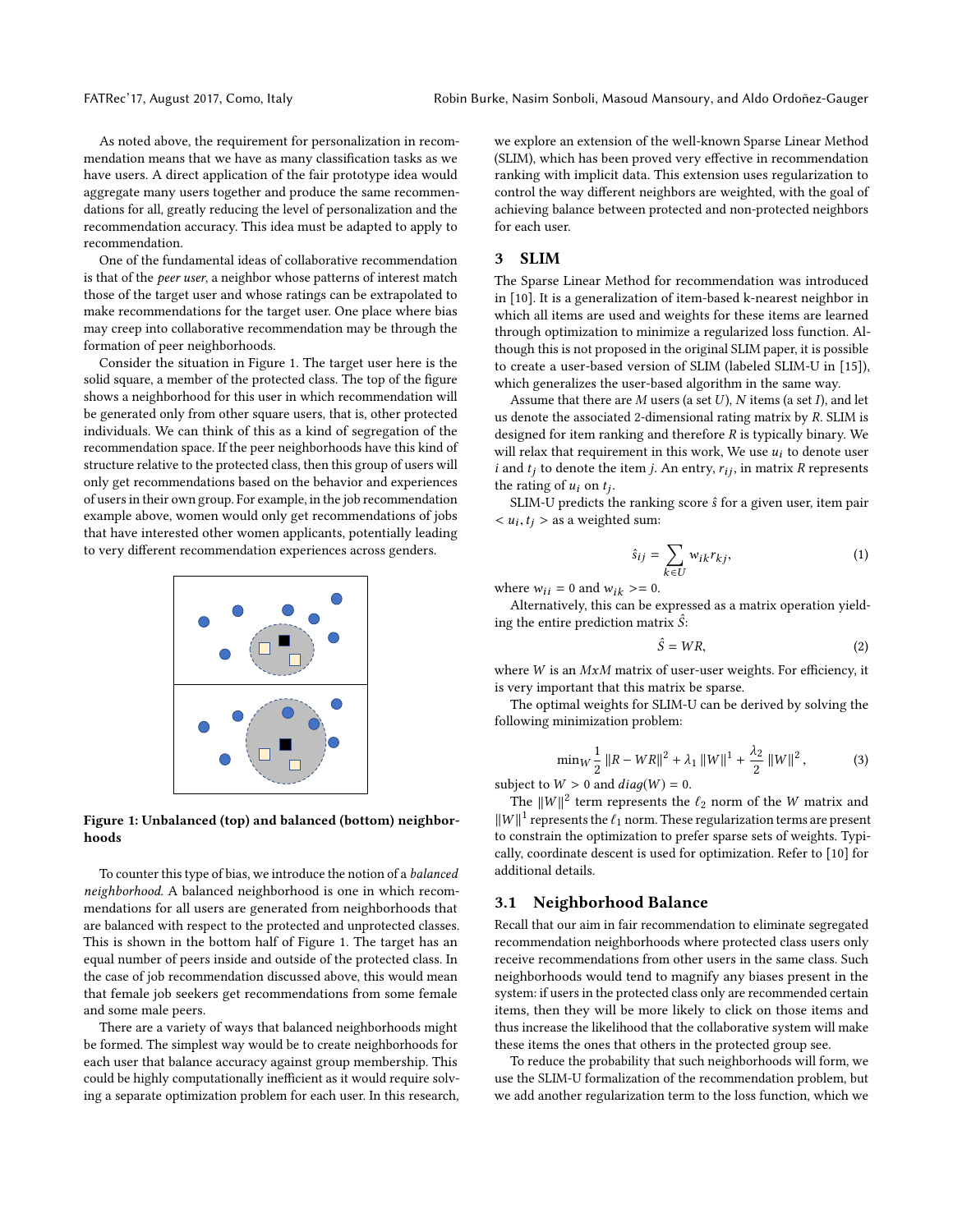call the neighborhood balance term. To describe this term, we will enrich our notation further by indicating  $U^+$  to be the subset of  $U$ <br>containing users in the protected class with the remaining users containing users in the protected class with the remaining users in the class  $U^-$ . Let  $W_t^+$  be the set of weights for users in  $U^+$  and  $W^-$  be the corresponding set of weights for the non-protected class  $W_t^-$  be the corresponding set of weights for the non-protected class.<br>Then the neighborhood balance term h: for a given user i is the Then the neighborhood balance term  $b_i$  for a given user *i* is the squared difference between the weights assigned to peers in the squared difference between the weights assigned to peers in the protected class versus the unprotected class.

$$
b_i = (\sum_{w^+ in W_i^+} w^+ - \sum_{w^- in W_i^-} w^-)^2
$$
 (4)

A low value for the neighborhood balance term means that the user's predictions will be generated by weighting protected and unprotected users on a relatively equal basis.

Note that this is a class-blind optimization that tries to build balanced neighborhoods for both the protected and unprotected users. It is also possible to formulate the objective such that it only impacts the protected class and we will leave this option for future work. If the classes are highly imbalanced, it may be necessary to weight these terms so that the weights are expected to sum in proportion to the size of each group. We will explore this idea in future work.

Another way to express this idea is to create a vector  $p$  of dimension M. If  $u_i$  is in  $U^+$ , then  $p_i = 1$ ; if  $u_i$  is in  $U^-$ , then  $p_i = -1$ .<br>  $\frac{1}{2}$ Then, the sum expressed above can be rewritten as  $b_i = ||p^T w_i||^2$ .<br>By adding up this term for all users and adding it to the loss func-Then, the sum expressed above can be rewritten as  $v_i = ||p^- w_i||$  .<br>By adding up this term for all users and adding it to the loss function, we can allow the optimization process to derive weights with neighborhood balance in mind. This adapted version of SLIM-U we will call Balanced Neighborhood SLIM or BN-SLIM.

As in the case of SLIM, we can apply the method of coordinate descent to optimize the objective. The basic algorithm is to choose one  $w_{ik}$  weight and solve the optimization problem for that weight, repeating over all the weights until convergence is reached. The full loss function is as follows:

$$
L = \frac{1}{2} ||R - WR||^{2} + \lambda_{1} ||W||^{1} + \frac{\lambda_{2}}{2} ||W||^{2} + \frac{\lambda_{3}}{2} \sum_{i \in U} \left( \sum_{k \in U} p_{i} w_{ik} \right)^{2},
$$
\n(5)

where  $w_{ii} = 0$  and  $w_{ik} \geq 0$  and where  $\lambda_3$  is a parameter controlling the influence of the neighborhood balance calculation on the overall optimization

This loss function retains the property of the original SLIM algorithm in that the rows of the weight matrix are independent, and the weights in each row (those for each user) can be optimized independently. If we take the derivative of  $L$  with respect to a single weight  $w_{ik}$ , we obtain

$$
\frac{\partial L_i}{\partial w_{ik}} = \sum_{j \in I} (r_{ij} - \sum_{l \in U'} w_{il} r_{lj}) + w_{ik} \sum_{j \in I} r_{kj}^2 +
$$
  

$$
\lambda_1 + \lambda_2 w_{ik} + \lambda_3 p_k \sum_{l \in U'} p_l w_{il}
$$
 (6)

where  $U' = U - \{u_i, u_k\}.$ 

We then set this derivative to zero and solve for the value of  $w_{ik}$ that produces this minimum. This becomes the coordinate descent update step.

<span id="page-2-2"></span>
$$
w_{ik} \leftarrow \frac{S\left(\sum_{j\in I} (r_{ij} - \sum_{l\in U'} w_{il} r_{lj}) + \lambda_3 p_k \sum_{l\in U'} p_l w_{il}, \lambda_1\right)}{\sum_{j\in I} r_{kj}^2 + \lambda_2 + \lambda_3}
$$
\n(7)

where  $S()$  is the soft threshold operator defined in [\[4\]](#page-4-12).

#### 4 METHODOLOGY

It is very difficult to find datasets that contain the kind of features that would be necessary to evaluate fairness-aware recommendation algorithms based on user demographics. For example, the data from the job search site  ${\rm XING^1}$  ${\rm XING^1}$  ${\rm XING^1}$  that was made available for the 2017 RecSys Challenge[2](#page-2-1) does not have any demographic information about users except their broad geographic region.

For the purposes of demonstration, we are using the MovieLens 1M dataset [\[6\]](#page-4-13), which contains user gender information. Movie recommendation is, of course, a domain of pure individual taste and therefore not an obvious candidate for fairness-aware recommendation. Following the example of [\[12\]](#page-4-9), our approach to construct an artificial equity scenario within this data for expository purposes only, with the understanding that real scenarios can be approached with a similar methodology.

Our artificial scenario centers on movie genres. It can be seen in this data that there is a minority of female users (1709 out of the total of 6040). Certain genres display a discrepancy in recommendation delivery to male and female users. For example, in the "Crime" genre, female users rate a very similar number of movies (average of 0.048% of female profiles vs 0.049% of male profiles) and rate them similarly: an average rating of 3.689 for female users vs 3.714 for male users. However, our baseline unmodified SLIM-U algorithm recommends in the top 10 an average of 1.10 "Crime" movies per female user as opposed to 1.18 such movies to male users. We are still exploring the cause of this discrepancy, but it seems likely that there are influential female users with a lower opinion of this genre.

Given that the rating profiles are similar but the recommendation outcomes are different, we can therefore conclude that the female users experience a deprivation (if one wants to call it that) of "Crime" movies compared to their male counter-parts. Similar losses can be observed for other genres. It is, of course, questionable if there is any harm associated with this outcome and we do not claim such. It is sufficient that these differences allow us to validate the properties of the BN-SLIM algorithm.

Our goal, then, is to reduce or eliminate genre discrepancies with minimal accuracy loss by constructing balanced neighborhoods for the MovieLens users. The  $p$  vector in Equation [7](#page-2-2) therefore will have a 1 for female users and a -1 for male users. In the experiments below, we compare the user-based SLIM algorithm in its unmodified form and the balanced neighborhood version BN-SLIM.

In evaluating fairness of outcome, we measure the number of movies of the chosen genre as the measure of outcome quality.

<span id="page-2-0"></span> $^{\rm 1}$  https://www.xing.com/jobs

<span id="page-2-1"></span><sup>2</sup>http://2017.recsyschallenge.com/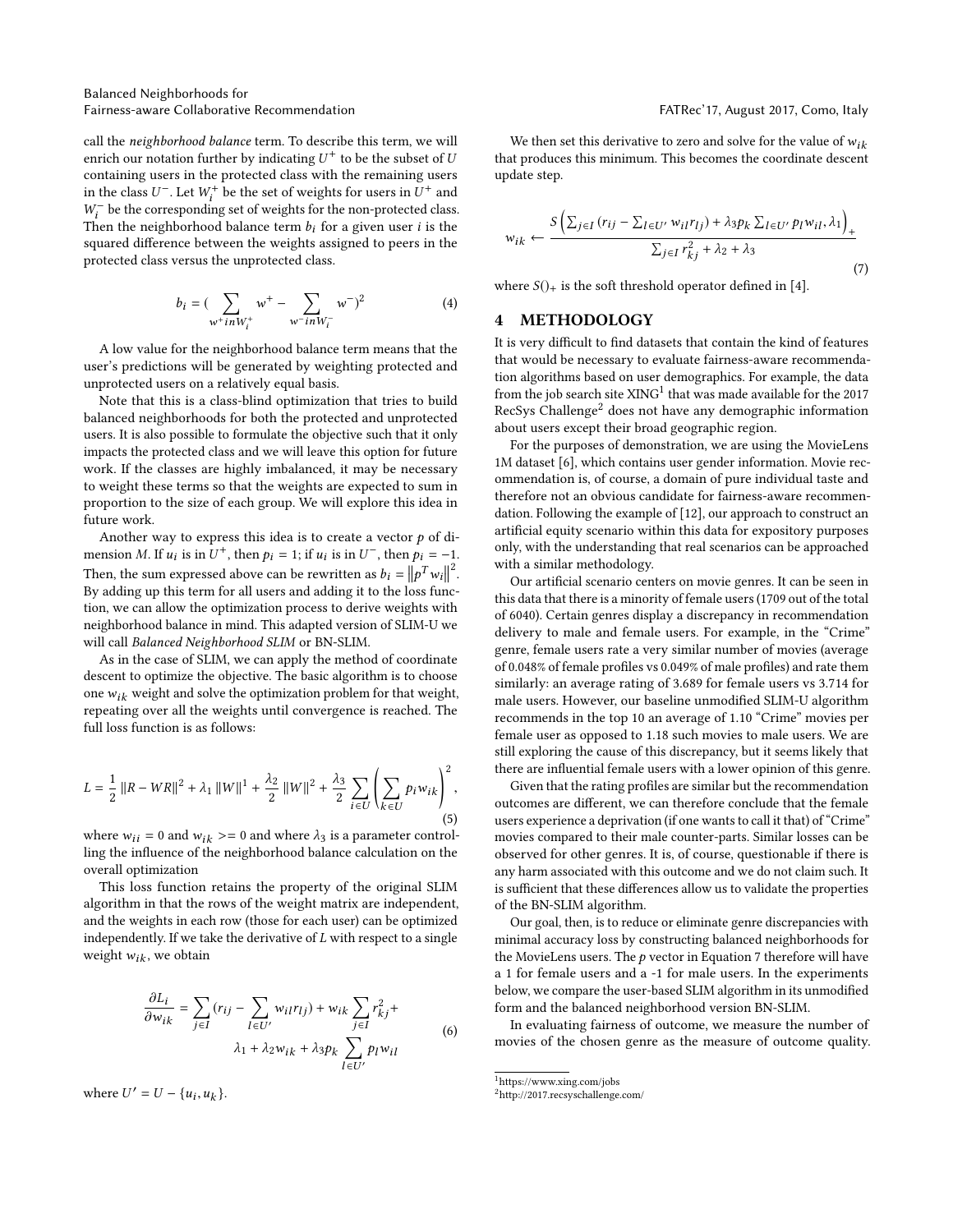Therefore, we construct a genre-level equity score,  $E@k$  for recommendation lists of k items, as the ratio between the outcomes for the different groups. Let  $P_i@k = \rho_1, \rho_2, ..., \rho_k$  be the top k recommendation list for user *i*, and let *c*() be a function  $\rho \rightarrow 0$ , 1 that maps to 1 if the recommended movie is in the chosen genre. Then:

$$
E@k = \frac{\sum_{i \in U^{+}} \sum_{\rho \in P_{i}@k} c(\rho)/|U^{+}|}{\sum_{i \in U^{-}} \sum_{\rho \in P_{i}@k} c(\rho)/|U^{-}|}
$$
(8)

 $E@k$  will be less than 1 when the protected group is, on aver-<br>expression fluxer movies of the desired genre. It may be age, recommended fewer movies of the desired genre. It may be unrealistic to imagine that this value should approach 1: the metric does not correct for other factors that might influence this score – for example, female users may rate a particular genre significantly lower and an equality of outcome should not be expected. While the absolute value of the metric may be difficult to interpret, it is still useful for comparing algorithms. The one with the higher  $E@k$ is providing more movies in the given genre to the protected group.

As in any multi-criteria setting, we must be concerned about any loss of accuracy that results from taking additional criteria into consideration. Therefore, we also evaluate NDCG@10 for our algorithms in the results below.

#### 5 RESULTS

We implemented the SLIM-U and BN-SLIM algorithms using LibRec 2.0 [\[5\]](#page-4-14). We used 5-fold cross-validation as implemented within the library. Within the MovieLens 1M dataset, we selected the five genres on which the SLIM-U algorithm produced the lowest equity scores: "Film-Noir", "Mystery", "Horror", "Documentary", and "Crime". The parameters were set as follows:  $\lambda_1 = 0.1$ ,  $\lambda_2 =$ 0.001, and (for BN-SLIM)  $\lambda_3 = 25^3$  $\lambda_3 = 25^3$  $\lambda_3 = 25^3$ .

<span id="page-3-1"></span>

#### Figure 2: Equity score for SLIM-U and BN-SLIM. Line indicates equal percentage across genders

Figure [2](#page-3-1) shows the results of the experiment in terms of the equity scores for each genre. Perfect equity (1.0) is marked with the dashed line. As we can see, in every case, the balanced neighborhood algorithm produced an equity score closer to 1.0 than the

<span id="page-3-2"></span>

| Algorithm                        | NDCG@10 |
|----------------------------------|---------|
| SLIM-U                           | 0.053   |
| <b>BN-SLIM</b>                   | 0.052   |
| <b>Table 1: Ranking accuracy</b> |         |

unmodified algorithm. The largest jump is seen in the "Horror" genre, about 0.09 in the equity score or around 10%.

In terms of accuracy, there was only a small loss of  $NDCG@10$ between the two conditions. See Table [1.](#page-3-2) The difference amounts to approximately 2% loss in NDCG@10 for the balanced neighborhood version.

Because the balanced neighborhood algorithm is applied across all users, it also has the effect of showing male users movie genres that occur more frequently for female users. To see this effect, we examined the five genres with the highest E@10 values: "Fantasy", "Animation", "War", "Romance", and "Western" using the same parameter values as above. The results appear in Figure [3](#page-3-3) and show a similar result. "War" is clearly the anomaly here, both because it is surprising to see it as a one of the more female-recommended genres and because the genre-balance algorithm pushes it to become more skewed rather than less. We are investigating the cause of this phenomenon. Overall, the BN-SLIM algorithm produces a recommendation experience in which the occurrence of genderspecific genres is more closely equalized, with small loss in ranking accuracy.

<span id="page-3-3"></span>

Figure 3: Equity scores for female-preferred genres

#### 6 CONCLUSION

Considerations of fairness and equity are in tension with the focus on personalization that is central to recommender systems research. To ask if a recommendation outcome is fair, by definition, assumes some kind of universal standard for such outcomes, existing outside of individual preference. In some recommendation domains,

<span id="page-3-0"></span> $^3\rm Because$  the balance term measures the difference in weights, it tends to be much smaller than the terms that measure the sums of weights. Therefore, the regularization constant must be much higher for it to have an impact.